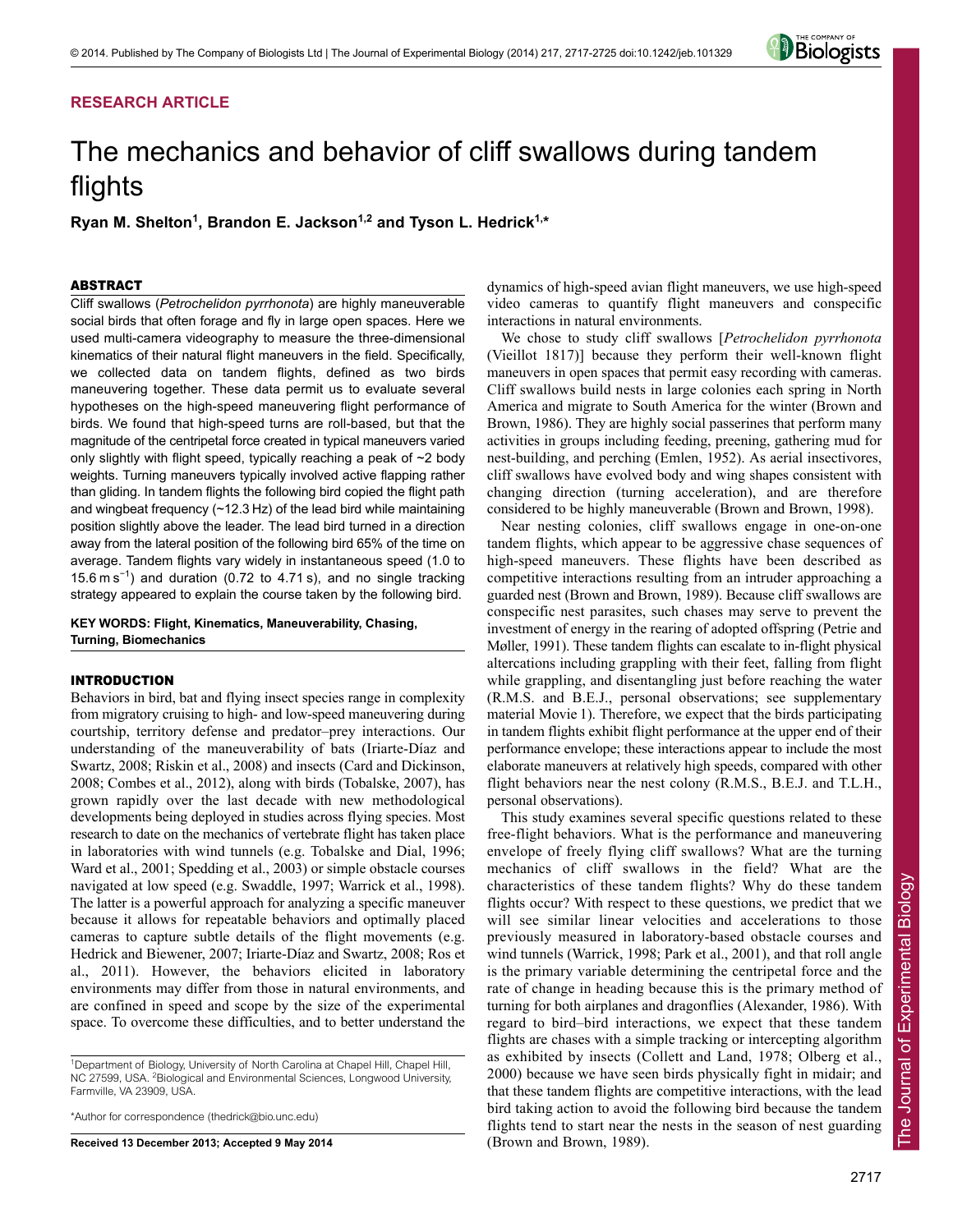|                  | List of symbols and abbreviations                      |
|------------------|--------------------------------------------------------|
| a                | acceleration $(m s^{-2})$                              |
| AIC              | Akaike's information criterion                         |
| $C_{\rm L}$      | coefficient of lift (dimensionless)                    |
| F                | centripetal force (body weights)                       |
| F'               | gravity-adjusted centripetal force (body weights)      |
| r                | radius of curvature (m)                                |
| S                | wing area $(m2)$                                       |
| $\boldsymbol{u}$ | flight speed $(m s^{-1})$                              |
| V                | velocity $(m s^{-1})$                                  |
| w                | rate of change in heading $(\text{deg } s^{-1})$       |
| $\theta$         | roll angle relative to the horizontal plane (deg)      |
| $\theta'$        | roll angle relative to the plane defined by $F'$ (deg) |
|                  |                                                        |

# RESULTS

#### General results

In each recorded tandem flight, the following bird copied the movements of the lead bird in three-dimensional (3D) space and in the *x*-, *y*- and *z*-position components independently (e.g. Fig. 1). Copying behavior appeared to be independent of variation in distance travelled, interaction time, elevation change and turning rate among tandem flights. We recorded the mean and maximum speed, acceleration, rate of change in heading (here the direction of the 3D velocity vector) and flight time of our trials (Table 1). The mean of the trial mean speeds  $(7.0 \text{ m s}^{-1})$  is less than half the maximum observed instantaneous speed  $(15.6 \text{ m s}^{-1})$ , showing that these interactions often occur below peak linear speed performance. The mean  $(\pm s.d.)$  power of the 10 trials with the highest mass-specific power was  $21.2\pm4.5 \text{ W kg}^{-1}$  (see Eqn 1 in the Materials and methods). These tandem flights were short, lasting 2.28 s on average.

## Turning performance

We measured or calculated the roll angle relative to the centripetal force (θ′)*,* flight speed (*u*), rate of change in heading (*w*) and gravity-adjusted centripetal force (*F*′) of 42 lead bird turns, and found strong and significant correlations between gravity-adjusted roll angle ( $\theta'$ ) and *w* ( $r^2$ =0.727, *P*<0.001; Fig. 2A),  $\theta'$  and adjusted centripetal force  $(F')$   $(r^2=0.876, P<0.001;$  Fig. 2B), and *F'* and *w*  $(r^2=0.746, P<0.001$ ; Fig. 2C). We did not find a significant correlation between *u* and *F'* ( $r^2$ =0.085, *P*=0.065; Fig. 2D), and found only a weak association between *u* and *w*  $(r^2=0.111,$ *P*=0.031). There was one turn with an apparent *F*′ outlier producing 7.8 body weights of force, more than twice the force of any other observed turn, which was not included in the above statistics – see further examination of this result below. The extended mixed-effects analysis of these results (supplementary material Table S1) confirmed the findings of the linear regressions: a linear model relating *F*′ to θ′ produced the lowest Akaike's information criterion (AIC) of all models without random effects (84.08), and the overall best model added a random effect of trial but only reduced the AIC to 82.04; the linear coefficient for θ′ was highly significant and nearly identical in the two cases.



**Fig. 1. Here, we show typical trajectory kinematics for a tandem flight recording.** (A) The 3D positions of a lead and following bird for a tandem flight starting at the diamonds in the upper left. The *z*-axis is aligned with gravity. (B) The *x*, *y* and *z* components of the position with respect to time. The following bird copies the lead bird's position closely in each component. (C) The speed of the following bird is slightly faster than the lead bird and the speed in this tandem flight ranges from 1.6 to 8.8 m s<sup>-1</sup>.

## Leader–follower comparisons

We observed a variety of following positions with respect to the lead bird, but there was a tendency to avoid following directly behind the leader (Fig. 3A), and a statistically significant trend of aiming above the leader (using a generalized estimating equation, *P*=0.03; Fig. 3B).

The mean wingbeat frequencies of the lead bird  $(12.3 \pm 1.7 \text{ Hz})$ and the following bird  $(12.4 \pm 1.6 \text{ Hz})$  were statistically indistinguishable. The following bird, on average, started its downstroke less than one-fourth of a wingbeat after the lead bird (Fig. 4). In Fig. 4, the outer circle represents the full wingbeat cycle

### **Table 1. Flight performance**

| Variable                                                           | Instantaneous maxima | Mean of trial means | Standard deviation of means |  |  |
|--------------------------------------------------------------------|----------------------|---------------------|-----------------------------|--|--|
| Speed $(m s^{-1})$                                                 | 15.6                 |                     | 2.4                         |  |  |
| Acceleration (m $s^{-2}$ )                                         | 78.1                 | 13.6                | 6.6                         |  |  |
| Magnitude of rate of change in heading, $w$ (deg s <sup>-1</sup> ) | 642                  | 107                 | 37                          |  |  |
| Tandem flight time (s)                                             | 4.71                 | 2.28                | 1.14                        |  |  |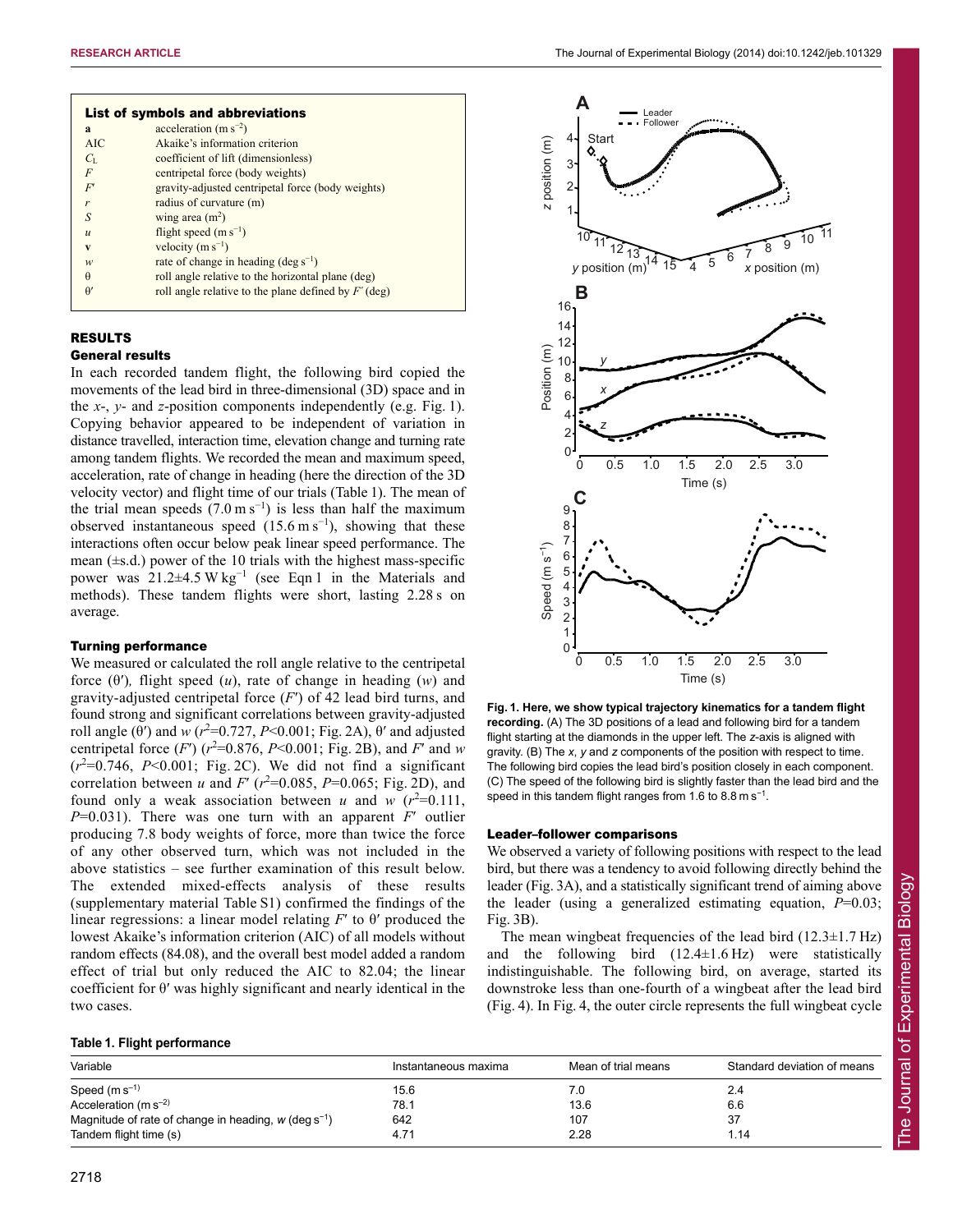

**Fig. 2. Here, we document relationships between several maneuvering kinematic metrics.** For 42 turns we compared (A) rate of change in heading with respect to the roll angle relative to the gravity-adjusted centripetal force, (B) gravity-adjusted centripetal force with respect to roll angle relative to the gravityadjusted centripetal force, (C) rate of change in heading with respect to gravity adjusted centripetal force, and (D) flight speed with respect to gravity-adjusted centripetal force. For roll angle with respect to gravity -adjusted centripetal force, rate of change in heading, and gravity-adjusted centripetal force, positive=right and negative=left. A–C have high correlations and significant *P*-values, but D has a near-zero correlation and is insignificant. The equations and statistics do not include the centripetal force outlier of 7.8 body weights.

of the following bird and each point is the mean timing of the start of the downstroke of the lead bird. Perfect synchronization would be represented by all points positioned at 0 deg. The non-random



**Fig. 3. Here, we examine horizontal and vertical spatial organization among swallows.** (A) Each marker represents the mean location of the lead bird with respect to the following bird through one entire tandem flight sequence (*n*=31). (B) The histogram shows the mean vertical location of the leader for each trial with negative distances defined by the leader being below the follower's trajectory. The dashed line at zero shows the expected mean if the follower was aiming in line with the leader. This distance is significantly less than zero using a generalized estimating equation with *P*=0.03, meaning the follower tends to aim above the leader.

distribution (Rayleigh test; *r*=0.38, *P*=0.021, *n*=26) averaged 332 deg (95% CI: 292 to 11 deg).

On average, the lead bird turned away from the following bird for 65% of the tandem flight (*t*-test, *P*<0.001; Fig. 5A). The following bird had a longer flight path and flew 6% faster on average than the lead bird (*t*-test, *P*≤0.001; Fig. 5B).

#### High force outlier

We estimated a centripetal force of 7.8 body weights in one turn, more than double any other turn we observed (Fig. 6). This sequence included a number of factors that may have contributed to the high force measurement: a large  $\theta$  of 78 deg, a fast speed of 14.6 m s<sup>-1</sup> immediately preceding the turn, a quick reduction in speed by  $4.5 \text{ m s}^{-1}$  during the time of the turn, and the possibility of ground effect enhancing aerodynamic forces because the entire tandem flight occurred just above the water surface.

# **DISCUSSION**

## Flight performance envelope

Compared with the single turn produced by 7.8 times body weight force, most trials included performance well within the known flight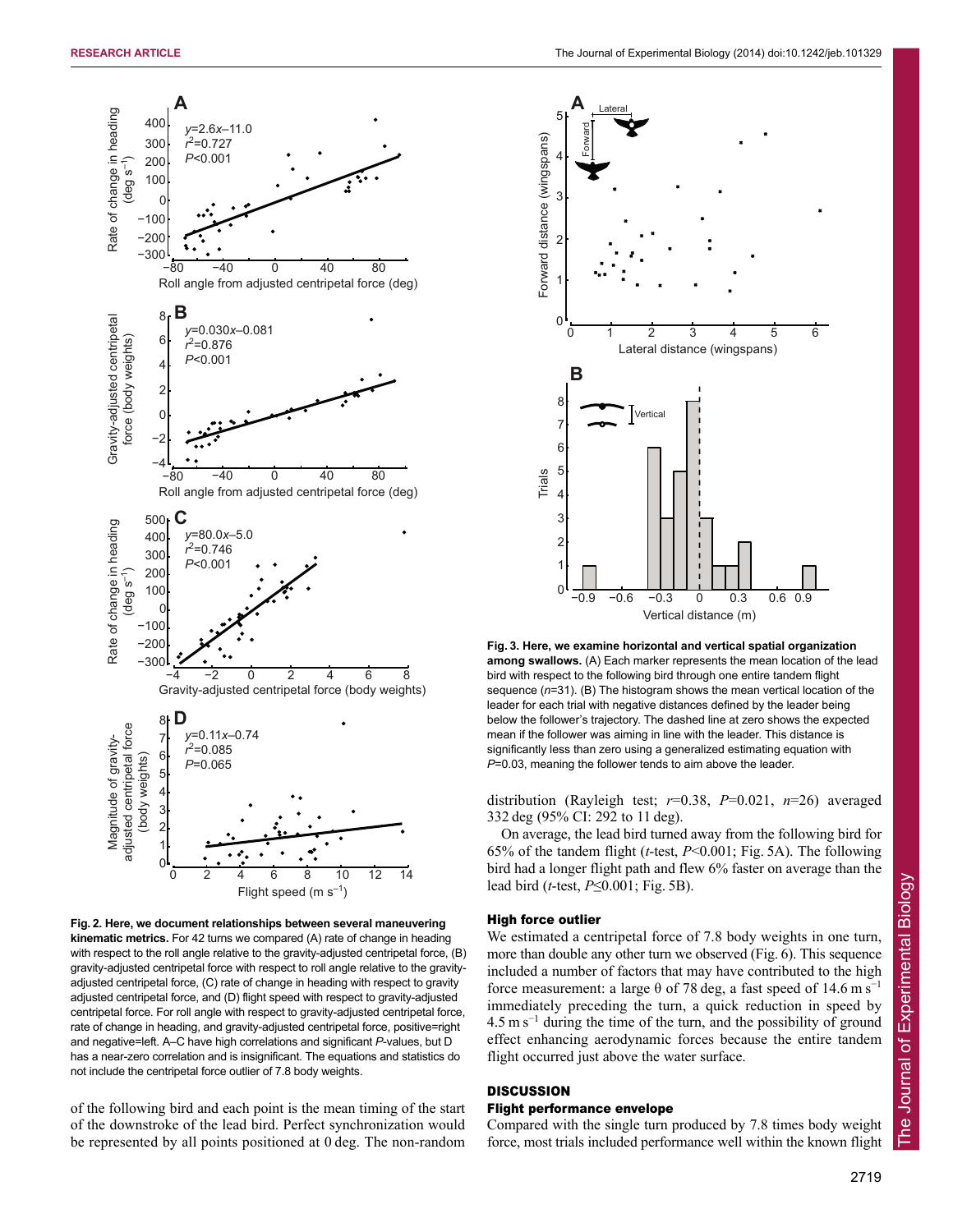

**Fig. 4. The phase offset of the beginning of downstroke among the follower and the leader.** The outer circle represents the full wingbeat cycle of the following bird. For each wingbeat cycle we observed the timing in frames of the start of the lead bird's downstroke relative to the following bird's wingbeat cycle. Each circle is the mean timing of the start of the lead bird's downstroke for a single trial. If the top of this graph is defined as 0 deg and numbers increase clockwise, the mean of the trial means is 332 deg (*r*=0.38, *P*=0.021, *n*=26) with the shaded region showing the 95% confidence interval. This is a significant result, supporting a non-random distribution of wingbeat phasing between the two birds with the lead bird tending to flap just before the following bird.

envelope for cliff swallows and related species. Although to the best of our knowledge cliff swallow flight has not been examined in a wind tunnel, we can compare our data with previous research on barn swallows (*Hirundo rustica*). Flight speeds of two barn swallows ranged from 3.4 to  $14.0 \text{ m s}^{-1}$  in a wind tunnel (Park et al., 2001). We found that the time-averaged flight speeds of cliff swallows had a similar range and identical maximums (2.8 to  $14.0 \text{ m s}^{-1}$ ) despite differences in wing shape and body size between the two species. Because we measured open-area flights and birds were free to fly at self-chosen varying speeds, we can also look at the maximum instantaneous flight speeds over 0.01 s intervals. Cliff swallows flew at instantaneous speeds up to  $15.6 \text{ m s}^{-1}$ .

Cliff swallows have been previously examined during linear escape flights. Warrick found that the linear acceleration in four different swallow species ranged from 5.45 to 8.92 m s<sup>-2</sup>, with cliff swallows averaging 5.98 m  $s^{-2}$ , when measured starting from rest and flying in a straight horizontal line (Warrick, 1998). Cliff swallows in tandem flights had an average linear acceleration of 13.6 m s<sup>−</sup><sup>2</sup> , but unlike the horizontal flight test experiment, some of the swallows in our study were able to descend, using potential energy as well as muscle work to accelerate, and potentially taking advantage of other environmental factors. Calculating the massspecific power output (not including drag; see Eqn 1) can account for added acceleration due to gravity and provides a more relevant comparison between the different behaviors. Warrick's cliff swallows started from rest and accelerated to  $7.26 \text{ m s}^{-1}$  in 4 m, resulting in a mass-specific power of 22.8 W kg<sup>-1</sup> (23 g body mass). Swallows in tandem flights, starting from a wide range of speeds, averaged 21.2±4.5 W kg<sup>-1</sup> (mean  $\pm$  s.d.). These power estimates would increase if we included drag and a full aerodynamic model. Thus, the freely flying swallows exhibited approximately the same



**Fig. 5. The lead bird tends to turn away from the following bird causing the following bird to fly slightly faster to maintain position.** (A) For each trial we measured the ratio of time that the lead bird is turning away from the following bird and found the leader turning away for the majority of time in 27 of 31 trials. The dashed line at 0.5 shows the expected mean if the turn direction was random. The data mean is significantly different from 0.5 (mean  $= 0.65$ . s.e.m. = 0.03; *t*-test, *P*<0.001). (B) The ratio of the mean followers speed to mean leaders speed shows that the lead bird is flying faster than the following bird in only two of 31 trials, suggesting that the following bird is flying faster to adjust to an unpredictable flight path. The dashed line at 1.0 shows the expected mean if both birds had the same mean velocity. These data are significantly different from 1.0 (mean = 1.06, s.e.m. = 0.01; *t*-test, *P*<0.001).

mass-specific power as was found in the capture and release study of escape accelerations, even though the conditions of these measurements were drastically different. The level acceleration experiment with recently captured wild swallows was designed to elicit maximum performance; the similar results from freely behaving birds suggest that cliff swallows may use most, if not all, of their performance envelope on a day-to-day basis.

The vertical take-off power outputs of blue-breasted quail  $[47.0 W kg<sup>-1</sup>; 43.6 g body mass (Askew et al., 2001)] and gray jay$ [27.7 W kg<sup>-1</sup>; 68.9 g body mass (Jackson and Dial, 2011)] are larger than our measured cliff swallow free-flight power. Assuming morphological isometry, aerodynamic and allometric theory would predict that the smaller cliff swallows should have higher massspecific power outputs than the other, larger species (Pennycuick, 1975), which may suggest that our cliff swallow values are not maximal. Alternately, because swallows are not acceleration specialists and can often use potential energy to enhance flight maneuvers and prey capture attempts, cliff swallows may simply have a lower maximal capability for muscle-powered acceleration.

Based on the flight speed and turning radius in tandem flight turns, we estimated the aerodynamic centripetal forces developed by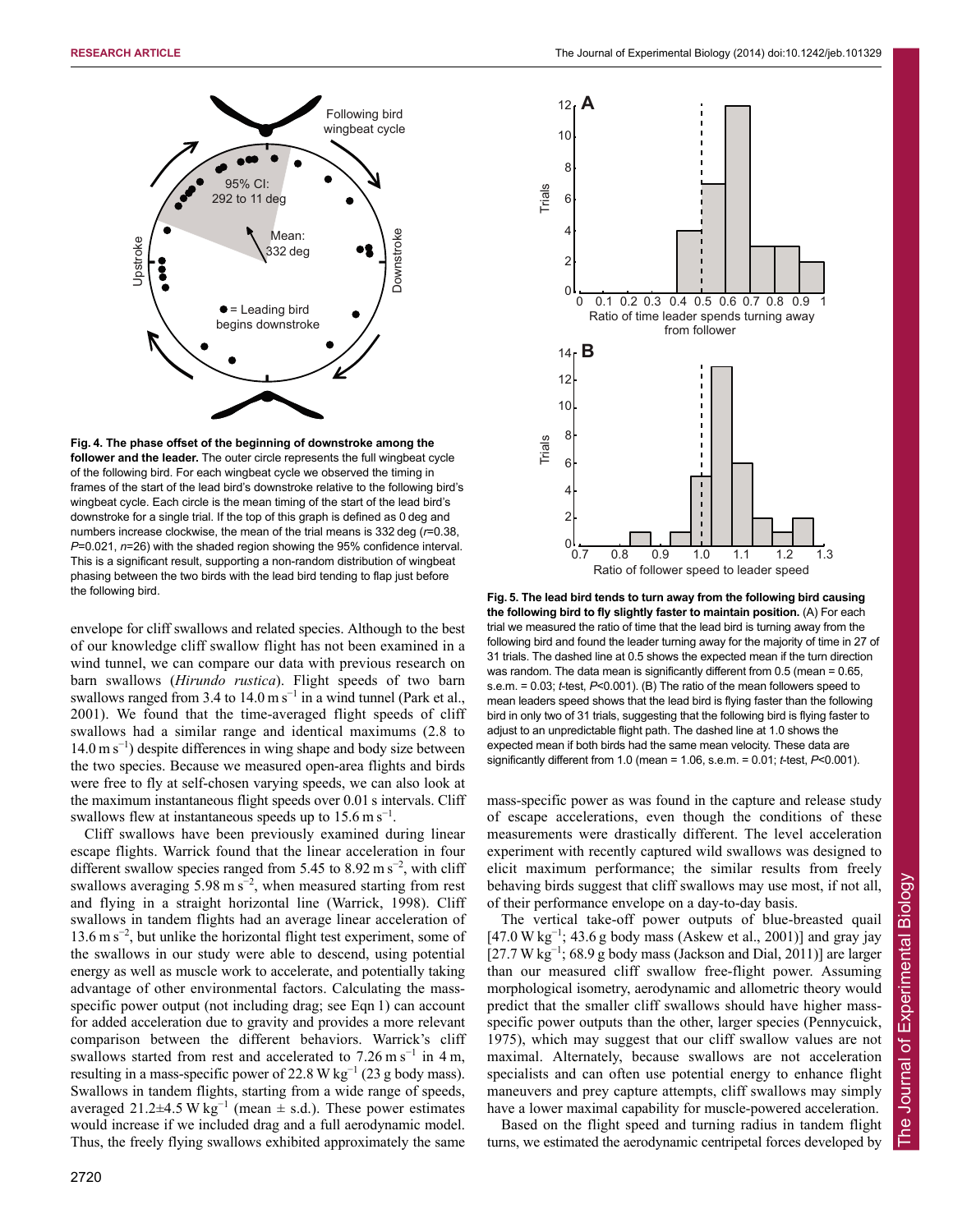

**centripetal force twice as large as any other observed turn, and a rate of change in heading 35% larger than any other turn.** (A) The moment of peak rate of change in heading, and the moment 0.05 s later. The circle and square markers in the lower right corners are presented in the graphs to show the timing of these images. The contrast in these images has been enhanced. The 3D position (B), velocity with respect to time (C), rate of change in heading (D), centripetal force (E) and massspecific power (F) are presented with each sequence starting at the diamond. The lead bird starts climbing around 0.5 s, producing an increase in potential energy, which causes the mass-specific power to reach a minimum prior to the minimum speed.

cliff swallows (Table 1, Fig. 2). Similar field measurements during high-speed flight have only been reported for the courtship dives of Anna's hummingbirds, which experienced a gravity-assisted centripetal force of 9 body weights on average while reaching an average maximum flight speed of 27.3 m s<sup>-1</sup> (Clark, 2009). This centripetal force is only slightly higher than the 7.8 body weights maximum reported here, but much greater than our median magnitude of centripetal force of 1.0 body weights. The static wingload of adult male Anna's hummingbirds is 28.8 Pa [converted from 0.294 g cm<sup>-2</sup>; 4.3 g body mass (Stiles et al., 2005)], or roughly 60% larger than that of cliff swallows at 18.0 Pa (Warrick, 1998). Thus, Anna's hummingbirds appear to be producing higher centripetal forces with respect to both body weights and wingloads, albeit at a flight speed approximately twice that of the cliff swallows. This difference is not surprising considering the large difference in ecological niche and typical flight behavior of these birds. It is likely that the number of documented turning kinematics in the literature will rapidly increase over the next 10 years, providing more of a scaling context for these results.

We can also compare these centripetal forces with experiments on pigeons and cockatoos completing 90 deg turns through L-shaped corridors at low speeds in laboratory maneuvering tests. Pigeons flying at  $3.3 \text{ m s}^{-1}$  with a turning radius of ~1.0 m produced a maneuver-averaged centripetal force of 10.9 body weights (Ros et al., 2011); rose-breasted cockatoos making similar turns at  $3.01 \text{ m}^{-1}$ with a radius of 0.92 m produced 9.8 body weights (Hedrick and Biewener, 2007). These larger birds are producing larger forces than our cliff swallows, which produced less than 2.0 body weights at similar speeds and likely reflect the severe spatial constraints the birds were forced to maneuver under in the laboratory studies.

#### Turning mechanics

As we predicted, θ′ strongly correlated with both *F*′ and *w*. Swallows produced approximately 2.7 body weights of centripetal force at a 90 deg θ′ (Fig. 2B), independent of flight speed (Fig. 2D). An ideal fixed-wing glider performing a level turn could transfer all aerodynamic force (lift) into centripetal force and would be able to produce 1.0 body weights of centripetal force at a 90 deg roll angle, assuming no change in coefficient of lift. These differences are reasonable given the swallows' expected ability to vary coefficient of lift and their continued wing flapping through most of the turns. We were unable to determine many details of wing flapping kinematics such as wing extension, stroke amplitude and gait changes.

The basic mechanics of the cliff swallow turns were different from those expected for a fixed-wing glider. In the Materials and methods we derive a simple linearized expression for a simple fixedwing banked turn to  $F' \propto \theta'$  (Eqn 9). Stepping back two equations in our model to  $F' \propto u^2 \sin(\theta)$  (Eqn 7), we expected to see our correlations increase. Instead, when we substituted any combination of *u*,  $u^2$ , sin( $\theta'$ ) or tan( $\theta'$ ) for  $\theta'$ , our correlations decreased in strength (see supplementary material Table S1). When we tried substituting the horizontal component of centripetal force [*F*′ cos( $\theta'$ )] for *F'* we also saw a decrease in correlations. Essentially, the lateral force produced by swallows is proportional to roll angle, indicating a banked turn, but nearly independent of forward velocity.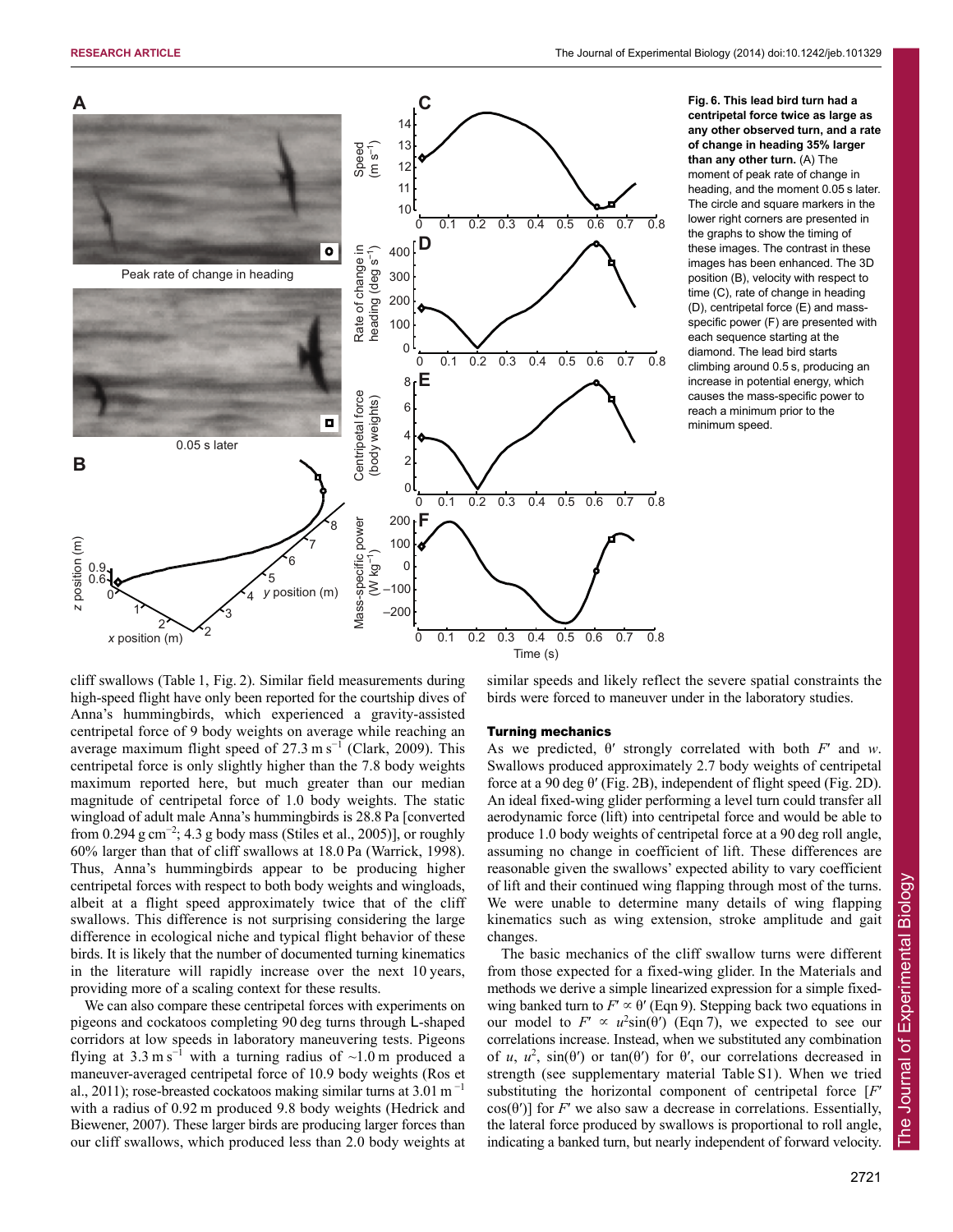This indicates that swallows rarely use large lift coefficients when turning while flying fast, despite their apparent ability to do so as demonstrated by the 7.8 *g* turn discussed earlier. In that maneuver the bird also slowed rapidly, presumably because of the induced drag associated with the large lift coefficient, demonstrating the costs of high force turns. Furthermore, flapping provides another avenue for producing larger forces than expected from forward speed alone and could also account for the absence of a forward speed relationship, especially at slow speeds. The majority of turns recorded here were flapping maneuvers. The absence of improvement when using  $sin(θ')$  or  $tan(θ')$  to examine a specific liftbased turn model, where the bird either produces no additional force or produces additional force adequate to maintain perfect weight support, suggests that swallows may compromise between the two, producing some additional force but not enough for weight support at larger  $\theta'$ , a result also supported by the magnitude of the linear coefficient relating  $θ'$  to  $F'$ . Finally, our large filming volume precluded us from being able to discern detailed wingbeat kinematics; higher resolution or closer image captures of swallows turning in high-speed free flight will be necessary to detail the exact motions of the swallow wings and body that produce *F*′.

#### Tandem flights

Our initial hypothesis that all of these tandem flights were chases including a simple tracking or intercepting strategy was not supported. Instead of aiming at or in front of the lead bird, the follower tends to fly parallel to the lead bird while offset to one side or the other, with the result that the following bird generally copies the flight path of the lead bird. These data do not support the assumption that the following bird had the 'goal' of making contact with the lead bird, although we occasionally did see contact between two birds (e.g. supplementary material Movie 1). However, the tendency of the lead bird to turn away from the follower and for the follower to fly faster than the leader (Fig. 5) does support the hypothesis that these flights are competitive interactions. Cliff swallows live in highly cooperative populations but they also have high intraspecific brood parasitism (Brown and Brown, 1989), which could invoke competitive interactions. The flights we recorded mostly occurred in May and early June, coinciding with nest building and egg laying. Additionally, although we could not determine the location of the birds relative to the home nest, most of the flights began close to nests (R.M.S. and B.E.J., personal observation), further suggesting that these tandem flights were acts of nest defense from conspecifics. The large variation in speed, length, bird position and turning behaviors among trials may represent varying degrees of relative competitiveness of the two birds involved, with some birds being driven away more easily and other birds requiring more aggressive pursuit. The offset position of the follower may provide an aerodynamic advantage of reducing flight cost (Portugal et al., 2014), or a behavioral advantage of allowing the follower to be seen or to cut off turns towards the nest. These tandem flights might be a graded display with the threat of escalation to physical combat. If so, the birds would attempt to send signals to resolve the conflict with minimal energy loss, which would explain why most turns are well below the maximum observed turning force because producing that maximal force appears to have imposed a substantial cost in induced drag, reflected as a decrease in speed during the turn (Fig. 6).

Wingbeat frequency and the timing of wingbeat cycles were unexpectedly synchronized, with a slight phase shift, in lead and following birds. Because the following bird is copying the lead bird's maneuvers and flight path, it makes sense that the follower would delay its wingbeat in order to first observe the leader's maneuver. On average, our data show the lead bird starting its downstroke 332 deg into the follower's wingbeat cycle (Fig. 4). In other words, the follower's wingbeat starts 28 deg, or ~6 ms, after the leader's wingbeat cycle. This response time is fast in comparison to that of dragonflies [29 ms (Olberg et al., 2007)], hoverflies  $\sim$  20 ms (Collett and Land, 1978)], houseflies  $\sim$  30 ms (Land and Collett, 1974)], dolichopodid flies [~15 ms (Land, 1993)] and bats [120 ms (Ghose et al., 2006)]. Thus, it is unlikely that the following birds were simply responding to the timing of the lead birds' downstroke with each wingbeat cycle. Alternatively, the follower may be reacting to whole-body movements of the lead bird, and may require slightly more than the duration of a wingbeat cycle (81 ms total for wingbeat plus 6 ms delay) to receive, interpret and react to the input. In other words, the follower's latency of reaction may mean that what we see as a phase shift of  $\sim$ 30 deg may actually be a phase shift of ~390 deg. If the follower exhibited a consistent tracking strategy we would be able to distinguish between the two phase offset possibilities by extracting the response latency between the leader and follower. However, because the swallows appear to use different tracking strategies depending on context, we cannot use this information to conclusively separate the two possibilities, although a 390 deg offset is more consistent with typical sensory response times as noted above.

## MATERIALS AND METHODS

#### Swallow recordings

We recorded cliff swallow interactions from a colony of 30 to 60 birds at the North Carolina Highway 751 bridge over Jordan Lake, Chatham County, NC, USA (35°49′42″N, 78°57′51″W). We recorded on 26 separate mornings in May and June 2012 and May 2013 collecting 100 Hz 3D kinematic data for 31 tandem flights totaling 71 s. Each day we had a slightly different camera setup and recorded one to three good trials. We are unable to confirm that each trial involved different individuals because we could not identify individual birds. However, we chose to treat each tandem flight as an independent event given the number of birds present at the colony and the elapsed time between trials.

To collect 3D field flight data in large outdoor volumes, we developed a structure-from-motion camera calibration routine that used a wand of known length to set the scale of the scene and provide an initial calibration; this was implemented as a custom MATLAB (The MathWorks, Natick, MA, USA) routine (Therialt et al., 2014). This preliminary calibration was then refined by adding individual swallows from calibration recordings as points of optical correspondence and applying a bundle adjustment optimization (Lourakis and Argyros, 2009) to the data and camera coefficients. The scene was then aligned to gravity by measuring the acceleration of a rock tossed through the scene, transforming the coefficients to place this acceleration vector on the *z*-axis, and converted to a set of direct linear transformation coefficients for 3D analysis of bird trajectories (Hedrick, 2008). Camera recording positions varied slightly among trials, but typically set a recording volume of  $\sim$ 7000 m<sup>3</sup>. Video data were collected using three synchronized high-speed cameras (N5r, Integrated Design Tools, Inc., Tallahassee, FL, USA) recording 2336×1728 pixel images at 100 Hz. The calibrations had a median direct linear transformation residual of 1.23 pixels and the bird trajectories had a median 95% confidence interval of 0.057 m with a range of 0.010 to 0.412 m, where recordings closer to the cameras are more precisely quantified (Therialt et al., 2014).

We minimized the influence of wind by recording on days with little or no wind  $(<1.5 \text{ m s}^{-1})$ . We measured the wind by placing a digital anemometer (HHF142, OMEGA Engineering, Inc., Stamford, CT, USA) on the shoreline near the camera locations elevated between 2 and 6 m above the water level. The anemometer was mounted on a gimbal, allowing free rotation about the vertical axis; wind velocity was recorded at 1 Hz using a custom data logger that sampled the anemometer output, compass direction via a digital magnetometer, and Global Positioning System location and time.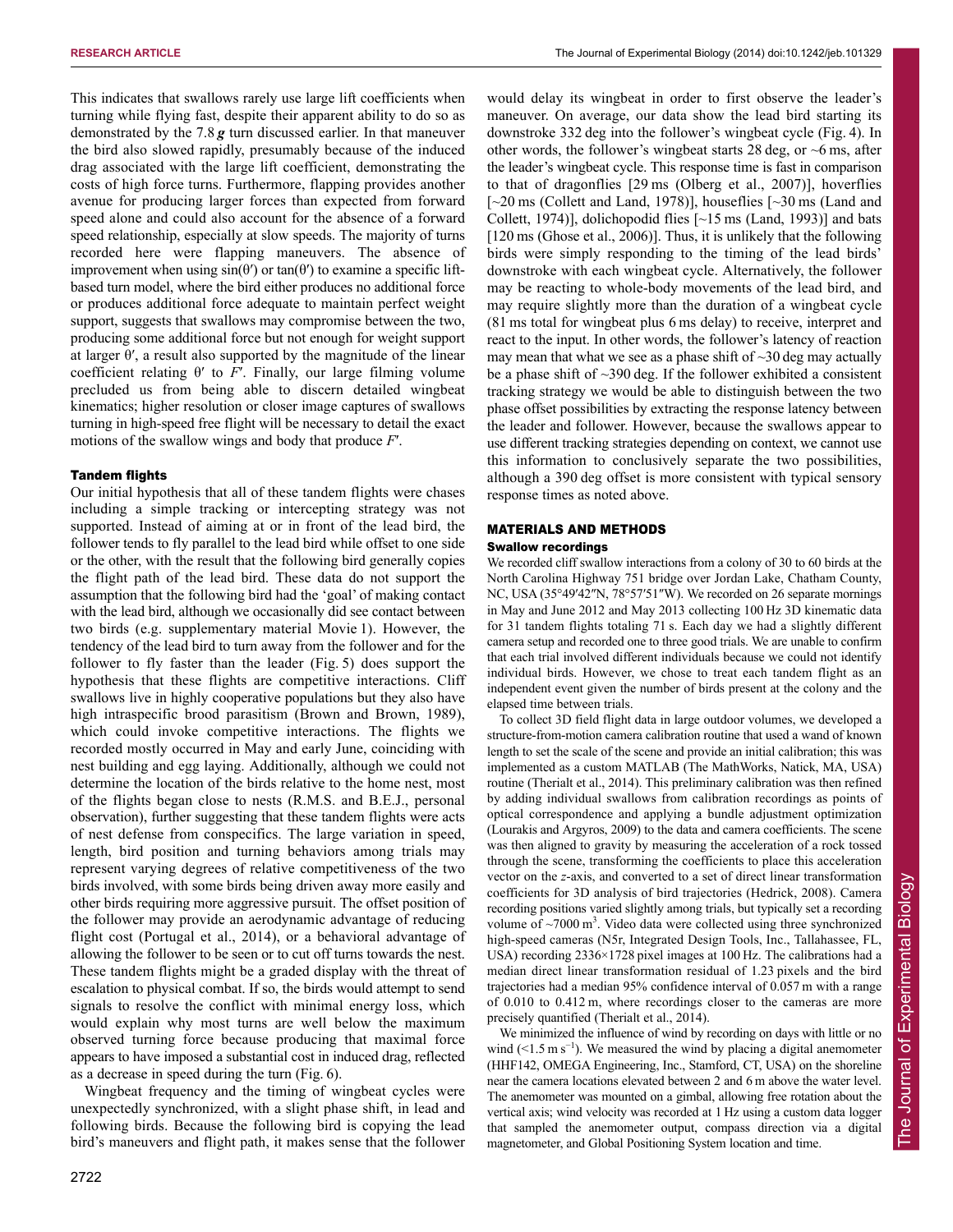

**Fig. 7. Example frames from the three synchronized cameras (A–C) placed along the shoreline to capture different views of the same volume of space.** After completing our camera calibration procedure, we digitized the location of a bird in two or more camera views, shown here with the bird located in one camera (marked by the black circle in A) and the epipolar lines (in blue in B and C), to find the exact 3D location of the bird at that time. The epipolar line defines the ray where the bird could be located in B and C given its location in A. The zoomed insert in A is contrast enhanced. White areas mark the location of the two digitized birds. The red lines show the flight path of the digitized bird over the preceding 1 s.

#### Kinematic analysis

We manually digitized the head of each bird in each frame of each camera to determine the 3D bird positions with respect to time for each trial (Fig. 7) using the MATLAB package DLTdv5 (Hedrick, 2008). Each trial includes two birds flying as a pair, with one bird leading and the other bird following. We designate these birds as the lead bird and the following bird, respectively, throughout the paper. These raw data were first processed by iteratively increasing the error tolerances of a quintic smoothing spline to affect a low-pass filter at 1.0, 1.5 and 2.5 Hz to remove digitizing errors and within-wingbeat fluctuations in velocity and acceleration. The error variance was extracted from the 3D reconstruction uncertainty for each data point. Varying the filter did not impact any of our statistical conclusions and introduced only small variations in the data. Results in this paper are from the 1.5 Hz low-pass filter unless otherwise noted. Derivatives of position with respect to time were calculated from the quintic spline polynomial; we examined the first and second derivatives – velocity (**v**) and acceleration (**a**).

We used the filtered position, **v** and **a** data for all further calculations. We recorded the maximum instantaneous values from all of the data for speed, **a** and magnitude of rate of change in heading to document the maximum observed performance (Table 1). We calculated the mass-specific power (not including drag) by:

$$
\frac{\text{Power}}{\text{Mass}} = \frac{\Delta(\text{Kinetic energy} + \text{Potential energy})}{\text{Time} \times \text{Mass}}.
$$
 (1)

Mass on the right side of this equation will cancel, allowing us to complete the calculation without knowing the mass of the birds. Because our swallows were not always maximizing power, we measured power over each possible 1 s interval for all of our trials and selected the largest mass-specific power from each trial. We then focused on the 10 trials with the largest power for further analysis.

We calculated the instantaneous radius of curvature (*r*) directly from **v** and **a** by:

$$
r = \frac{|v|^3}{\sqrt{|v|^2 |a|^2 - (va')^2}},
$$
 (2)

where **a**′ is the transpose of **a**. We then calculated rate of change in heading (*w*) by:

$$
w = \frac{u}{r},\tag{3}
$$

with *u* defined as flight speed. We extracted the frame and trial number of each local maxima in the graph of *w* with respect to time of the lead birds (number of peaks = 144) and tried to digitize the location of the extended wingtips in that frame ( $\pm$ 2 frames) to calculate roll angle (θ). We calculated θ as the angle between the line connecting the two wingtips and the line from one wingtip in the direction of the other wingtip but parallel to the horizontal plane. We could only clearly identify the wingtip locations for 42 of the 144 turns. For these 42 turns we calculated centripetal force  $(F)$  in body weights by:

$$
F = \frac{u^2}{9.81r} \tag{4}
$$

We added a directional sign (positive = right, negative = left) for  $w$ ,  $\theta$ and *F*.

To evaluate the relative body positions of the lead bird with respect to the following bird, we defined a second non-inertial coordinate system  $(x<sub>b</sub>, y<sub>b</sub>)$ ,  $z<sub>b</sub>$ ) that rotates with each frame, with  $x<sub>b</sub>$  remaining perpendicular to gravity. We rotated and shifted the original coordinate axes  $(x, y, z)$  to place the following bird at the origin flying up the  $y<sub>b</sub>$ -axis for each video frame. This allowed us to use the lead bird's coordinates to define the forward distance as the  $y_b$ -coordinate, the vertical distance as the  $z_b$ -coordinate and the lateral distance as the perpendicular distance from the  $y<sub>b</sub>$ -axis to the lead bird position (Fig. 8).

We calculated the average wingbeat frequency by visually determining the frame number that each bird had its wingtips at their highest point for each wingbeat cycle. Of our 31 tandem flights, only 26 recordings clearly showed at least four consecutive wingbeats for both birds. To evaluate the relative timing of wingbeats of the lead bird and the following bird, we first evaluated each wingbeat separately. For each following bird wingbeat we calculated the number of frames until the next wingbeat started, set this wingbeat length equal to 360 deg and noted the timing of the start of the lead bird's downstroke relative to the following bird's 360 deg wingbeat. For each trial we took the average timing of the lead bird's downstroke and treated the means from the 26 trials as independent data points.



**the lead and following birds, we made a non-inertial coordinate system** that rotates with each frame with  $x<sub>b</sub>$  remaining perpendicular to gravity. We shifted and rotated the 3D axes of each frame so the following bird was at the origin flying along the  $y<sub>b</sub>$ -axis. The vertical distance is the  $z<sub>b</sub>$ -coordinate of the lead bird (*c*). The lateral distance is the perpendicular distance from the *y*<sub>b</sub>-axis to the lead bird ( $\sqrt{a^2+c^2}$ ). The forward distance is the *y*<sub>b</sub>coordinate of the lead bird (*b*).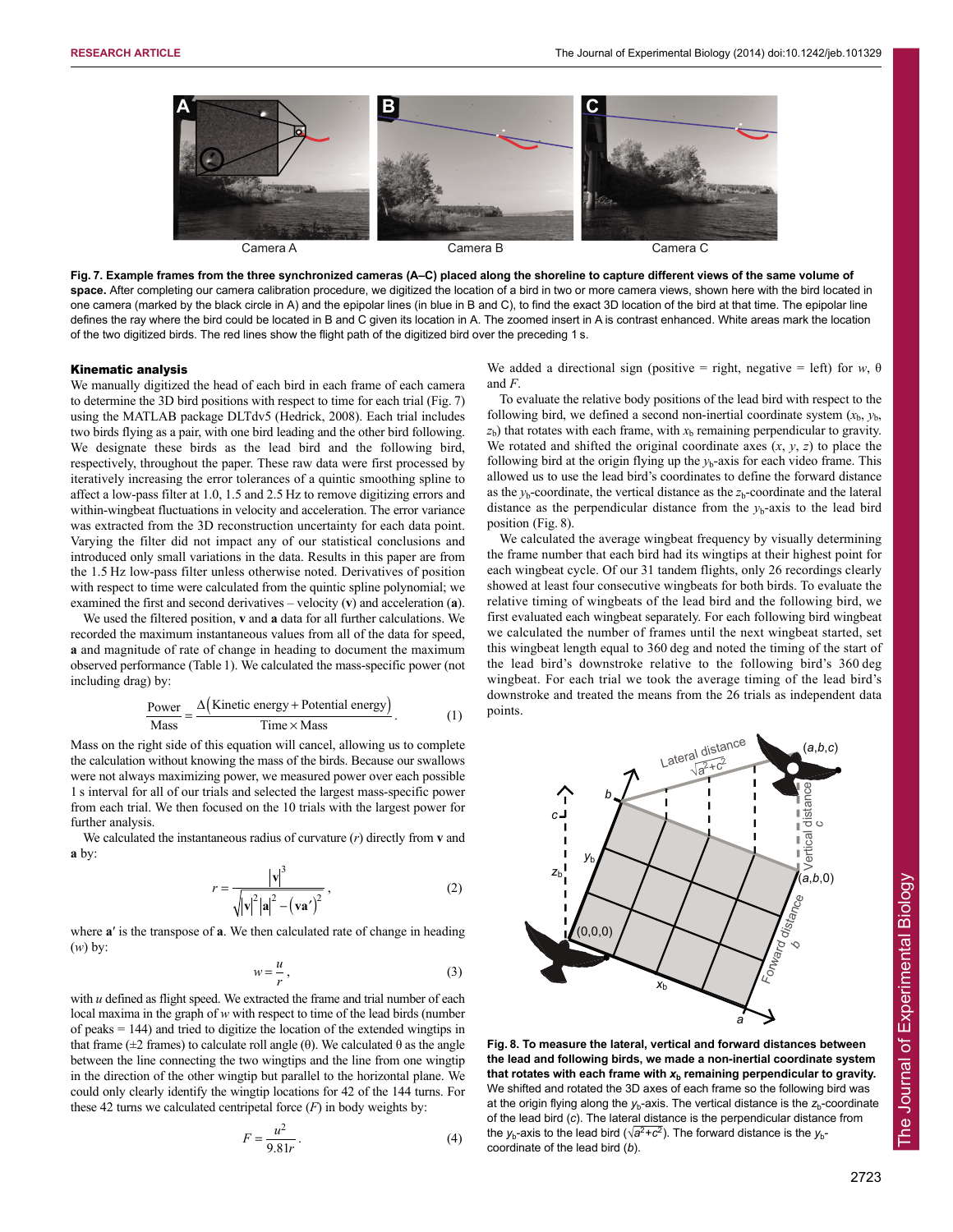the relative wingbeat timing for the lead bird and the following bird using a Rayleigh test in Oriana (Kovach Computing Services, UK) (Brazier, 1994).

We wish to thank Nick Deluga, Katherine Sholtis and Amanda Lohmann for their assistance in collecting and analyzing the video data, and members of the Hedrick lab group for valuable discussion. Comments from two anonymous referees

## Flight model

To test whether roll angle was the primary variable determining the centripetal force and the rate of change in heading, we tested our measurements of *F* against simplified force models for simple fixed-wing banked turns. We made progressively simplifying assumptions to isolate individual mechanisms. We started with:

$$
\text{Lift} = \frac{1}{2} C_{\text{L}} S u^2 \,, \tag{5}
$$

where  $C_L$  is the lift coefficient and  $S$  is wing area. This gives the lateral force *F* as:

$$
F = \frac{1}{2}C_{\text{L}}S u^2 \sin(\theta). \tag{6}
$$

If we drop  $\frac{1}{2}C_1S$  from the equation by assuming that swallows use a similar lift coefficient and wing area among all maneuvers, we are left with:

$$
F \approx u^2 \sin(\theta). \tag{7}
$$

Alternatively, if cliff swallows modulate wing area and lift coefficient to match lift (i.e. vertical force) to body weight and maneuver only by redirecting lift, we expect:

$$
F \propto \sin(\theta),\tag{8}
$$

and thus lift proportional to  $\theta$  after further linearization:

$$
F \approx \theta \,. \tag{9}
$$

As a third alternative, cliff swallows may turn by redirecting their lift inward but also modulate coefficient of lift and wing area to maintain a vertical component equal to body weight. In this circumstance:

$$
F \sim \tan(\theta), \tag{10}
$$

which also linearizes to Eqn 9 for small θ. Thus, in our simplest model we would expect to see a correlation for *F* with respect to θ. We would also expect this correlation to increase when we substitute some combination of  $u, u^2$ , and sin( $\theta$ ) or tan( $\theta$ ) for  $\theta$ , moving toward the more complete models. Also, we would expect an improved correlation from substituting the horizontal component of centripetal force [by *F*cos(θ)] for *F*.

These simplified equations only characterize turns in the 2D plane perpendicular to gravity and do not include the 3D complexity of the observed turns, which may not be level and may have a gravitational contribution to or against *F*. These factors were accommodated by subtracting the gravitational contribution from the observed centripetal force vector, resulting in an aerodynamic centripetal force vector *F*′, and measuring the adjusted roll angle θ′ relative to the plane-defined *F*′*.* If cliff swallows are using roll-based turns, we would expect to see a correlation between  $F'$  and  $\theta'$ . If the swallows do not change overall lift production during maneuvers, we would expect the coefficient relating θ′ to *F*′ to be  $\sim$ 1.0. The expectations in the above paragraph are still valid after we plug in θ′ to *F*′ for θ to *F.*

#### Statistical analysis

We used several different statistical methods to evaluate our data. To measure the correlations between each paired combination of *F*′, θ′, *w* and  $u$  (Fig. 2) we calculated a linear regression, a correlation coefficient  $(r^2)$  and a *P*-value. We used a *t*-test to evaluate the null hypothesis that the lead bird spends equal amounts of time turning toward and away from the following bird. A *t*-test was also used to evaluate the null hypothesis that the lead bird and following bird have equal mean velocities. We used MATLAB for these statistics, treating each tandem flight as a single independent trial. We further examined the effect of recording date and trial on the results and additive linear models containing several of the terms from Eqns 7–10 using linear mixed effect models compared by AIC. This analysis was performed in R 2.12 using the nlme package (Pinheiro et al., 2010; R Development Core Team, 2010). A single outlier point with centripetal force more than twice that of the next largest value recorded was excluded from the data for the AIC analysis but not in the initial linear regressions.

To evaluate the relative vertical distance, defined by  $z<sub>b</sub>$  in Fig. 8, we used a generalized estimating equation to test the null hypothesis that the vertical distance is equal to 0 using R with the geepack library (R Foundation for Statistical Computing, Vienna, Austria) (Zeger et al., 1988). We evaluated The authors declare no competing financial interests.

resulted in substantial improvements to the paper.

#### **Author contributions**

**Competing interests**

**Acknowledgements**

The overall experimental concept was developed by T.L.H., data recording and analysis was carried out by R.M.S. and B.E.J. with contributions from T.L.H., and R.M.S. and T.L.H. prepared the manuscript.

#### **Funding**

This work was funded by the Office of Naval Research [MURI N000141010952 to T.L.H. and eight others] and by the National Science Foundation [IOS-1253276 to T.L.H.].

#### **Supplementary material**

Supplementary material available online at

http://jeb.biologists.org/lookup/suppl/doi:10.1242/jeb.101329/-/DC1

#### **References**

- **Alexander, D. E.** (1986). Wind tunnel studies of turns by flying dragonflies. *J. Exp. Biol.* **122**, 81-98.
- **Askew, G. N., Marsh, R. L. and Ellington, C. P.** (2001). The mechanical power output of the flight muscles of blue-breasted quail (*Coturnix chinensis*) during take-off. *J. Exp. Biol.* **204**, 3601-3619.
- **Brazier, K. T. S.** (1994). Confidence intervals from the Rayleigh test. *Mon. Not. R. Astron. Soc.* **268**, 709-712.
- **Brown, C. R. and Brown, M. B.** (1986). Ectoparasitism as a cost of coloniality in cliff swallows (*Hirundo pyrrhonota*). *Ecology* **67**, 1206-1218.
- **Brown, C. R. and Brown, M. B.** (1989). Behavioural dynamics of intraspecific brood parasitism in colonial cliff swallows. *Anim. Behav.* **37**, 777-796.
- **Brown, C. R. and Brown, M. B.** (1998). Intense natural selection on body size and wing and tail asymmetry in cliff swallows during severe weather. *Evolution* **52**, 1461- 1475.
- **Card, G. and Dickinson, M.** (2008). Performance trade-offs in the flight initiation of *Drosophila*. *J. Exp. Biol.* **211**, 341-353.
- **Clark, C. J.** (2009). Courtship dives of Anna's hummingbird offer insights into flight performance limits. *Proc. Biol. Sci.* **276**, 3047-3052.
- **Collett, T. S. and Land, M. F.** (1978). How hoverflies compute interception courses. *J. Comp. Physiol.* **125**, 191-204.
- **Combes, S. A., Rundle, D. E., Iwasaki, J. M. and Crall, J. D.** (2012). Linking biomechanics and ecology through predator-prey interactions: flight performance of dragonflies and their prey. *J. Exp. Biol.* **215**, 903-913.
- **Emlen, J. T.** (1952). Social behavior in nesting cliff swallows. *Condor* **54**, 177-199.
- **Ghose, K., Horiuchi, T. K., Krishnaprasad, P. S. and Moss, C. F.** (2006). Echolocating bats use a nearly time-optimal strategy to intercept prey. *PLoS Biol.* **4**, e108.
- **Hedrick, T. L.** (2008). Software techniques for two- and three-dimensional kinematic measurements of biological and biomimetic systems. *Bioinspir. Biomim.* **3**, 034001.
- **Hedrick, T. L. and Biewener, A. A.** (2007). Low speed maneuvering flight of the rosebreasted cockatoo (*Eolophus roseicapillus*). I. Kinematic and neuromuscular control of turning. *J. Exp. Biol.* **210**, 1897-1911.
- **Iriarte-Díaz, J. and Swartz, S. M.** (2008). Kinematics of slow turn maneuvering in the fruit bat *Cynopterus brachyotis*. *J. Exp. Biol.* **211**, 3478-3489.
- **Jackson, B. E. and Dial, K. P.** (2011). Scaling of mechanical power output during burst escape flight in the Corvidae. *J. Exp. Biol.* **214**, 452-461.
- **Land, M. F.** (1993). Chasing and pursuit in the dolichopodid fly *Poecilobothrus nobilitatus*. *J. Comp. Physiol. A* **173**, 605-613.
- **Land, M. F. and Collett, T. S.** (1974). Chasing behaviour of houseflies (*Fannia canicularis*). *J. Comp. Physiol.* **89**, 331-357.
- **Lourakis, M. I. and Argyros, A. A.** (2009). SBA: A software package for generic sparse bundle adjustment. *ACM Trans. Math. Softw.* **36**, 1-30.
- **Olberg, R. M., Worthington, A. H. and Venator, K. R.** (2000). Prey pursuit and interception in dragonflies. *J. Comp. Physiol. A* **186**, 155-162.
- **Olberg, R. M., Seaman, R. C., Coats, M. I. and Henry, A. F.** (2007). Eye movements and target fixation during dragonfly prey-interception flights. *J. Comp. Physiol. A* **193**, 685-693.
- Park, K. J., Rosén, M. and Hedenström, A. (2001). Flight kinematics of the barn swallow (*Hirundo rustica*) over a wide range of speeds in a wind tunnel. *J. Exp. Biol.* **204**, 2741-2750.
- **Pennycuick, C. J.** (1975). Mechanics of flight. In *Avian Biology*, Vol. 5 (ed. D. S. Farner and J. R. King), pp. 1-75. New York, NY: Academic Press.